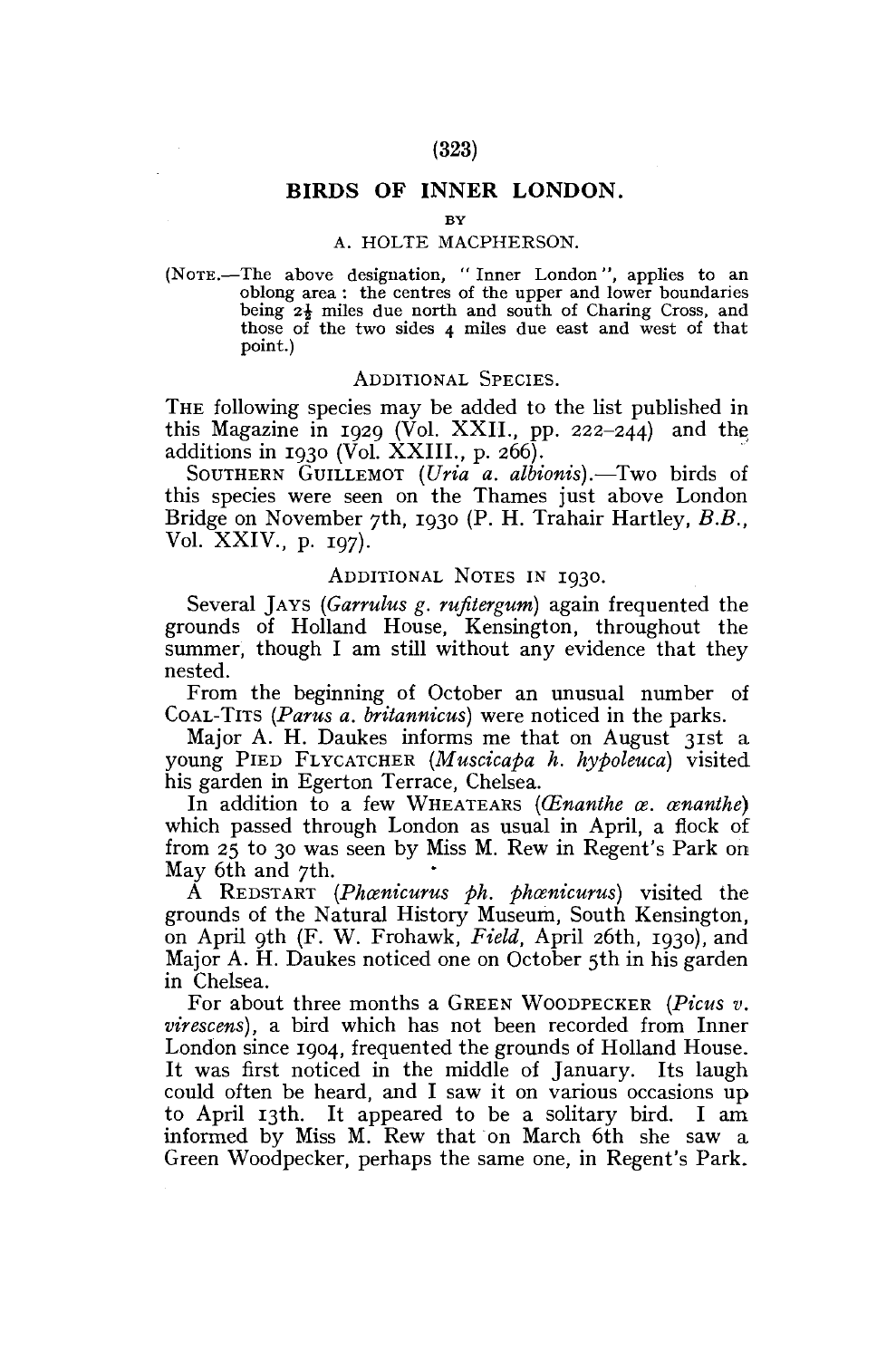A SPARROW-HAWK *(Accipiter n. nisus)* frequented the vicinity of the Zoological Gardens during the autumn (D. Seth-Smith, *Report to H.M, Office of Works Bird Sanctuary Committee).* 

Miss M. Rew tells me that during a fog on November 27th she and her brother came upon a LITTLE OWL *{Athene n. vidalii)* on the branch of a small tree in Regent's Park. A bird of this species was also seen by one of the bird-keepers in the Zoological Gardens on December 3rd ; it was perched on the railings of the Outer Circle road (D. Seth-Smith, *t.c).* 

A pair of MALLARDS *(Anas p. platyrhyncha)* aroused considerable interest by selecting the garden of New Square, Lincoln's Inn, as a nesting-place. In the middle of the garden there is a small ornamental pond, by which a square hamper was placed on its side. After laying two eggs on the grass, the duck made a nest in the hamper and laid five eggs. In June, three ducklings were hatched and reared.

A drake COMMON SCOTER *(Oidemia n. nigra)* was on the lake in Regent's Park on April 6th, where it was seen by Mr. D. L. Lack and his father, Dr. H. L. Lack. His brother, Mr. C. C. Lack, found it there on the following day.

Mr. P. H. Trahair Hartley tells me that on March 6th he saw a CORMORANT *(Phalacrocorax c. carbo)* in the Pool of London.

In rather foggy weather during the first week of December a BLACK-NECKED GREBE *(Podiceps n. nigricottis)* visited the Long Water, Kensington Gardens. I discovered it on December 3rd and it remained for several days, never moving far from the bridge across the Serpentine. It was seen by several ornithologists. So far as I am aware, only one example of this species has previously been recorded from Inner London.

Miss M. Rew, to whom I am indebted for several interesting notes from Regent's Park, where birds have until lately received but little attention, informs me that she saw five LAPWINGS *(Vanellus vanellus)* there on December 23rd, and a COMMON SANDPIPER *(Tringa hypoleucos)* on one of the islands in the lake on April 27th. She also heard a flock of CURLEW *(Numenius a. arquata)* passing over the Park at 1.15 a.m. on the morning of July 31st.

A COMMON SNIPE *(Capella g. gallinago)* passed over Marlborough Place, N.W., at 10 p.m. on August 30th. It was flying south and calling (D. L. Lack).

A COMMON TERN *(Sterna h, hirundo)* was noticed by Mr. D. Gunn flying over the Long Water, Kensington Gardens,